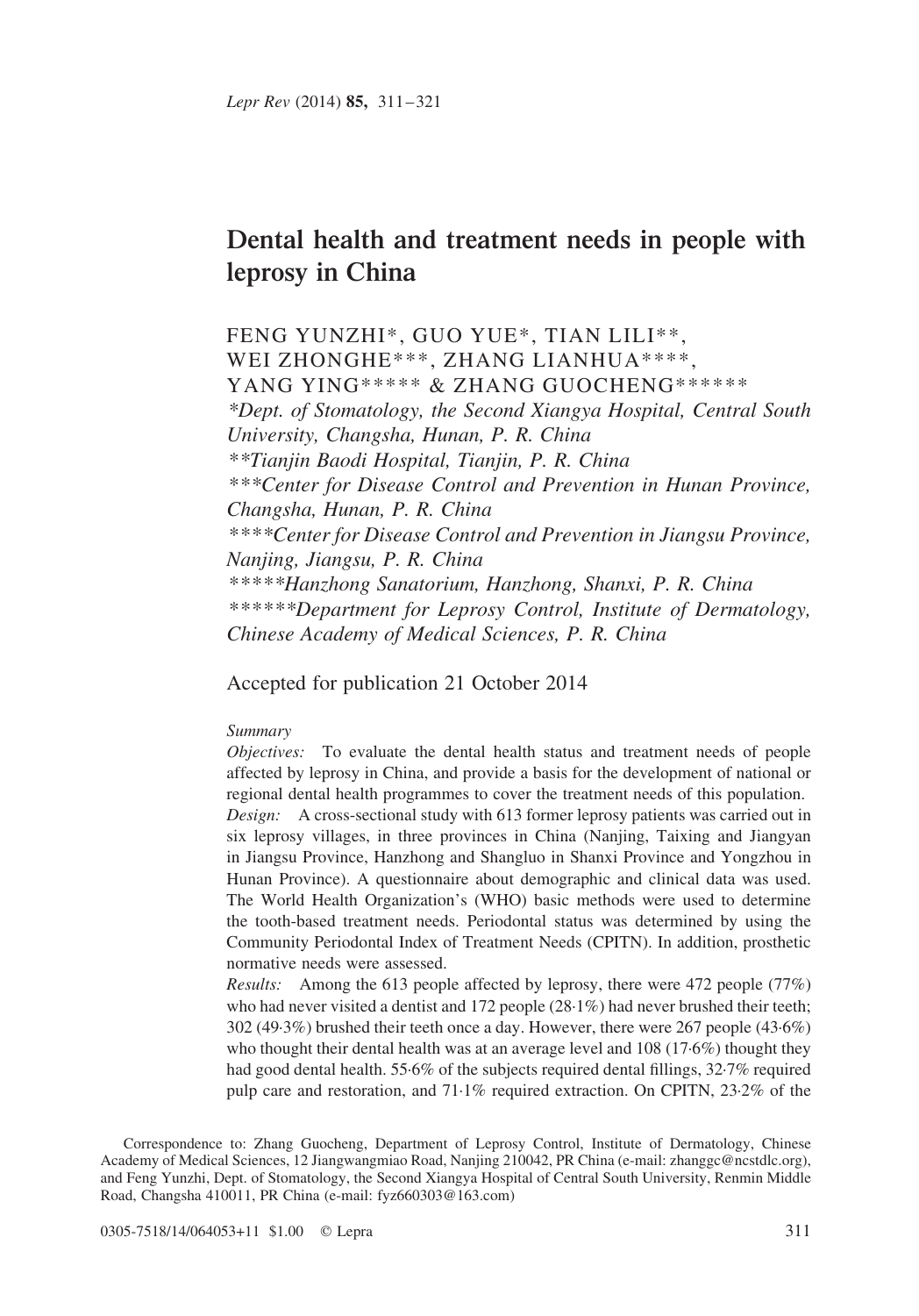subjects scored 2, 28·6% scored three and 48·0% scored four, showing that these people required systematic periodontal treatment. In addition, 84·5% of the subjects needed normative prosthetic treatment.

Conclusions: Most of the subjects with leprosy in this study lacked self-care knowledge on dental health, and especially self-awareness of dental conditions. Normative treatment needs of people affected by leprosy were very high. This result calls for improved oral health education and oral health care in people with leprosy. Oral health education might preferably be integrated into already existing leprosy rehabilitation programs.

## **Introduction**

Leprosy is a leading cause of permanent physical disability, which leaves a strong social and psychological impact on the people affected and the societies in which they live.<sup>[1–3](#page-9-0)</sup> Although significant progress has been made in controlling the disease and reducing the disease burden, much remains to be done in order to sustain the gains and further reduce the impact of the disease, especially to improve the quality of life of people affected by leprosy.<sup>[4,5](#page-9-0)</sup>

People affected by leprosy have significantly worse total quality of life scores as well as lower physical and psychological domain scores compared with the general population.<sup>[6,7](#page-9-0)</sup> Oral health is one determinant factor for quality of life. The close interrelationship between oral and general health has been demonstrated.<sup>[8,9](#page-9-0)</sup> Therefore, it is very important to study the dental condition of people with leprosy, in order to improve their quality of life. However, studies concerning dental health care of the population are scarce in China. There are only a few reports in the 1990s providing information about the dental condition of people with leprosy. Because a substantial proportion of subjects showed a bad dental condition, previous investigators suggested that the prevention and treatment of dental diseases should be included in the leprosy treatment programme.<sup>[10,11](#page-9-0)</sup> On the other hand there are no reports about the treatment needs for dental care. However, over the past 20 years, has the dental condition of leprosy-affected people improved and are their treatment requirements met? Are there differences in dental treatment needs related to factors such as leprosy classification, age or hand disability? To answer these questions, we investigated the dental health status of 613 people with leprosy in China. A better understanding of these conditions would assist in laying a foundation for effective strategies for leprosy rehabilitation, and in improving the quality of life of people affected by leprosy.

## Material & methods

This research began as a cross-sectional study. The authors conducted a cluster sampling survey in six leprosy villages in three provinces of China (Nanjing, Taixing and Jiangyan in Jiangsu Province, Hanzhong and Shangluo in Shanxi Province and Yongzhou in Hunan Province) from September 2010 to December 2010. They chose 613 residents (480 males and 133 females, ratio 3·6:1) as study subjects, from a total population of 1329 people who were all released from treatment after having had leprosy in the past.

The investigation was conducted according to the standards established in *Oral Health* Surveys. Basic Methods (4<sup>th</sup> edition) issued by the WHO.<sup>[12](#page-9-0)</sup> The dental health of the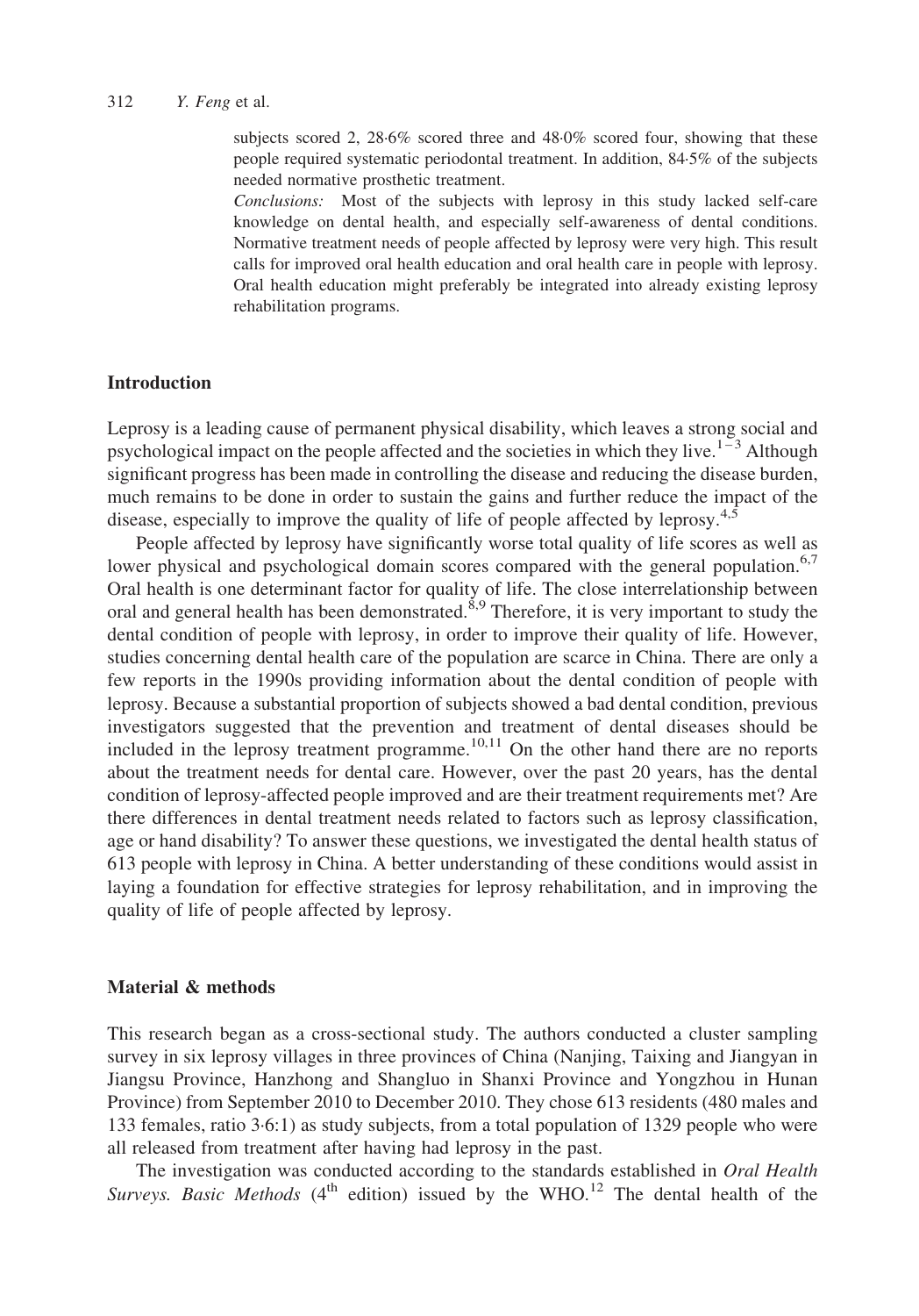<span id="page-2-0"></span>participants was determined through a questionnaire and on-the-spot medical examinations administered by local leprologists/dermatologists who worked in the leprosy villages. The questionnaire elicited basic information about the subjects, their leprosy classification and status, hand disabilities, their self-care ability and their productive activities. It was based on the standardised questionnaires issued by the WHO Collaborating Centre for Community Oral Health Programs and Research,  $^{13}$  $^{13}$  $^{13}$  translated from English into Chinese, three sections focusing on oral hygiene intentions, attitudes and behaviours. The clinical dental examinations were conducted by dentists from the Second Xiangya Hospital of Central South University. All questionnaires and oral examinations were conducted by two medical professionals. The dentists participating in the survey were trained to make consistent clinical judgments and calibration trials were performed initially to ensure an inter-examiner consistency of at least 85% in recording. For calibration, 20 subjects were evaluated and excluded from the main study. Inter-examiner agreement was measured by Cohen's kappa statistic.

The WHO basic method was used to determine the tooth status and the tooth-based treatment needs, and the Community Periodontal Index for Treatment Need (CPITN) was used to record each patient's score. The CPITN scores were as follows:  $0 = \text{healthy}$ ;  $1 =$  bleeding observed after probing, directly or with a mouth mirror;  $2 =$  calculus detected during probing, but all of the black band on the probe was visible;  $3 =$  shallow pocking of  $4-5$ mm; and  $4 =$  deep pockets of 6mm or more. The index teeth examined in each of the six sextants were 17, 16; 11; 26, 27; 36, 37; 31; and 46, 47. A sextant was examined only when there were at least two teeth not indicated for extraction; otherwise, that sextant was excluded. The sextant value equaled the highest score of the remaining teeth on condition that no index tooth was found to be present in a sextant qualifying examination. The dentists could use a dental mirror, containers, an explorer and the periodontal probe recommended by WHO during the clinical examinations.

| Variables                   | Males $(\%)$ | Females $(\% )$ | Total $(\%)$ |  |
|-----------------------------|--------------|-----------------|--------------|--|
| Age                         |              |                 |              |  |
| 25-34 years old             | 5(1.0)       | 0(0.0)          | 5(0.8)       |  |
| $35-44$ years               | $10(2-1)$    | 7(5.3)          | 17(2.8)      |  |
| $45-54$ years               | 38(7.9)      | $15(11-3)$      | 53 $(8.6)$   |  |
| $55-64$ years               | $130(27-1)$  | 42(31.6)        | $172(28-1)$  |  |
| $65-74$ years               | 205(42.7)    | 46(34.6)        | 251(40.9)    |  |
| $\geq$ 75 years             | 92(19.2)     | 23(17.3)        | 115(18.8)    |  |
| Total                       | 480(1000)    | $133(100-0)$    | 613(1000)    |  |
| Leprosy classification      |              |                 |              |  |
| Tuberculoid (TT)            | 63(13.2)     | 8(6.0)          | 71(11.6)     |  |
| Borderline-tuberculoid (BT) | $117(24-4)$  | 30(22.6)        | 147(240)     |  |
| Mid-borderline (BB)         | 12(2.5)      | 2(1.5)          | 14(2.3)      |  |
| Borderline-lepromatous (BL) | 54 $(11-3)$  | 9(6.8)          | 63(10.3)     |  |
| Lepromatous (LL)            | 233(48.6)    | 84(63.2)        | 317(51.8)    |  |
| Total                       | 479(1000)    | $133(100-0)$    | $612(100-0)$ |  |
| Hand disability             |              |                 |              |  |
| no                          | 152(31.7)    | 39(29.3)        | 191(31.2)    |  |
| yes                         | 328(68.3)    | 94 (70.7)       | 422(68.8)    |  |
| Total                       | 480(1000)    | $133(100-0)$    | 613(1000)    |  |

Table 1. Distribution of demographic and leprosy data of subjects according to gender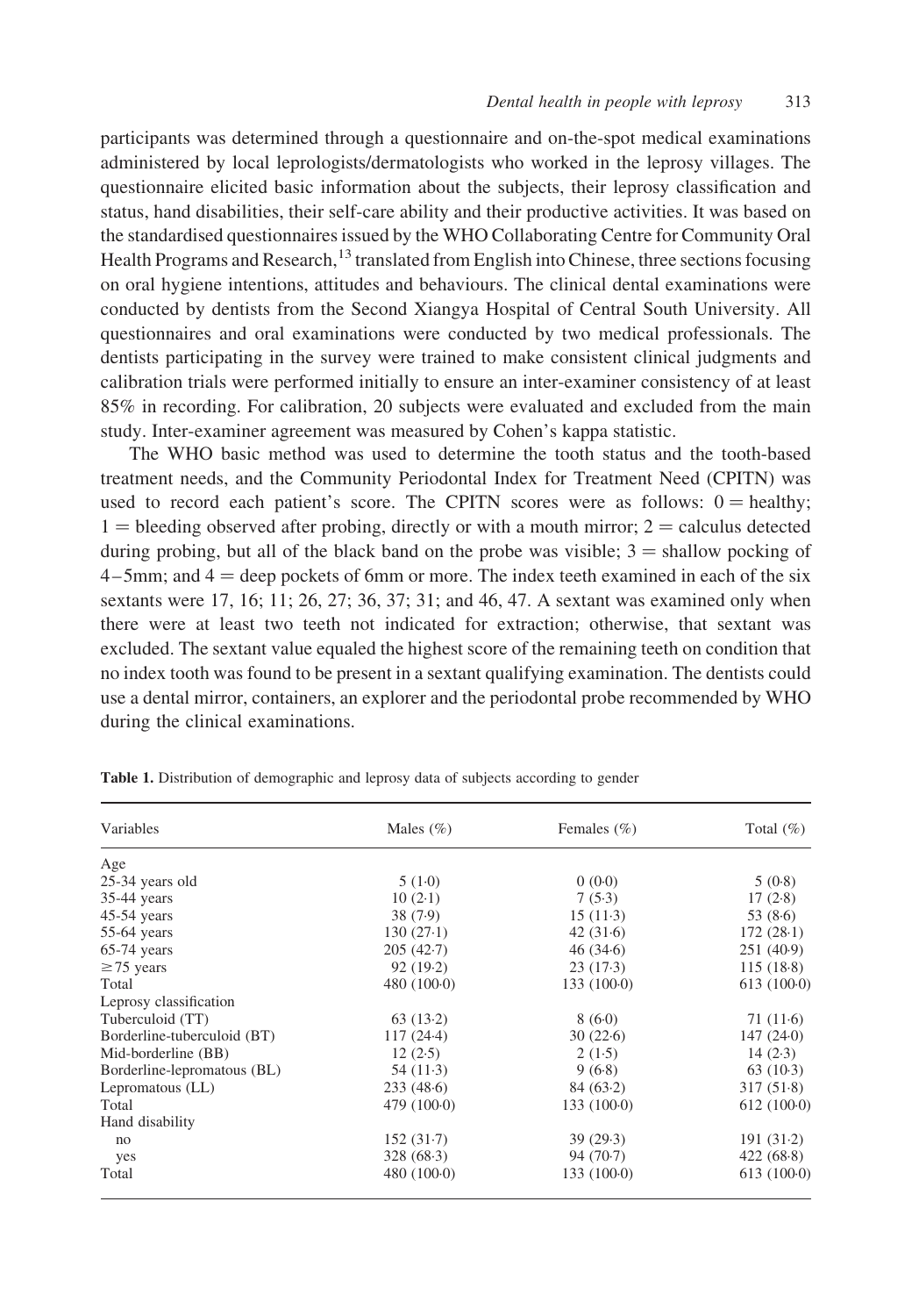This study had the approval of the Ethics Committee of the Second Xiangya Hospital of Central South University. The participants were informed both verbally and in writing about the purposes of the investigation, and written consent was obtained. Statistical analysis was performed using SPSS version 17·0 for Windows.

## **Results**

### DEMOGRAPHIC AND LEPROSY DATA

[Table 1](#page-2-0) shows the demographic and leprosy data for all subjects according to gender.

Among the 613 subjects with a history of leprosy, 480 (78·3%) were male and 133 (21.7%) were female, aged 25–93 years with an average age of 65.93  $\pm$  10.31 years. The classification of leprosy was as follows: lepromatous leprosy (LL) 51·8% (317 persons); borderline tuberculoid (BT) 24·0%; tuberculoid (TT) 11·6%; borderline lepromatous (BL) 10·3%; mid-borderline (BB) 2·3% and one subject was not clearly classified. Among the people affected by leprosy, 68·8% (422 people) had hand disability, while 31·2% (191 people) showed no hand disability.

### ORAL STATUS

Table 2 shows the oral hygiene intentions, attitudes and behaviors of all participants according to gender. The percentage of subjects who had never seen a dentist was 77·0%. On self-assessment of oral health status, 38·8% thought they had poor oral health, 43·6% thought their oral health was average and only 17·6% thought they had good oral health. Of the 613 subjects, 172 (28·1%) had never brushed their teeth and 302 (49·3%) brushed their teeth once per day.

| Variables                                | Males $(\% )$ | Females $(\% )$ | Total $(\%)$ |
|------------------------------------------|---------------|-----------------|--------------|
| Had seen the dentist                     |               |                 |              |
| No visits                                | 364(75.8)     | 108(81.2)       | 472 (77.0)   |
| Oral checking without treatment          | 99(20.6)      | 22(16.5)        | 121(19.7)    |
| Treated                                  | 12(2.5)       | 2(1.5)          | 14(2.3)      |
| Treated regularly                        | 5(1.0)        | 1(0.8)          | 6(1.0)       |
| Total                                    | 480(1000)     | 133(1000)       | 613(100.0)   |
| Self assessment of oral health condition |               |                 |              |
| Very good/Good                           | 84 (17.5)     | 24(18.0)        | 108(17.6)    |
| Average                                  | 216(45.0)     | 51(38.3)        | 267(43.6)    |
| Poor/Very poor                           | 180(37.5)     | 58 (43.6)       | 238(38.8)    |
| Total                                    | 480(1000)     | 133(1000)       | $613(100-0)$ |
| Brushed teeth                            |               |                 |              |
| Never                                    | 141 (29.4)    | 31(23.3)        | 172(28.1)    |
| $<$ Once a day                           | 45(9.4)       | 11 $(8.3)$      | 56(9.1)      |
| Once a day                               | 237(49.4)     | 65(48.9)        | 302(49.3)    |
| $\geq$ Twice a day                       | 57 (11.9)     | 26(19.5)        | 83(13.5)     |
| Total                                    | 480(1000)     | 133(1000)       | 613(100.0)   |

Table 2. Oral hygiene intentions, attitudes, and behaviours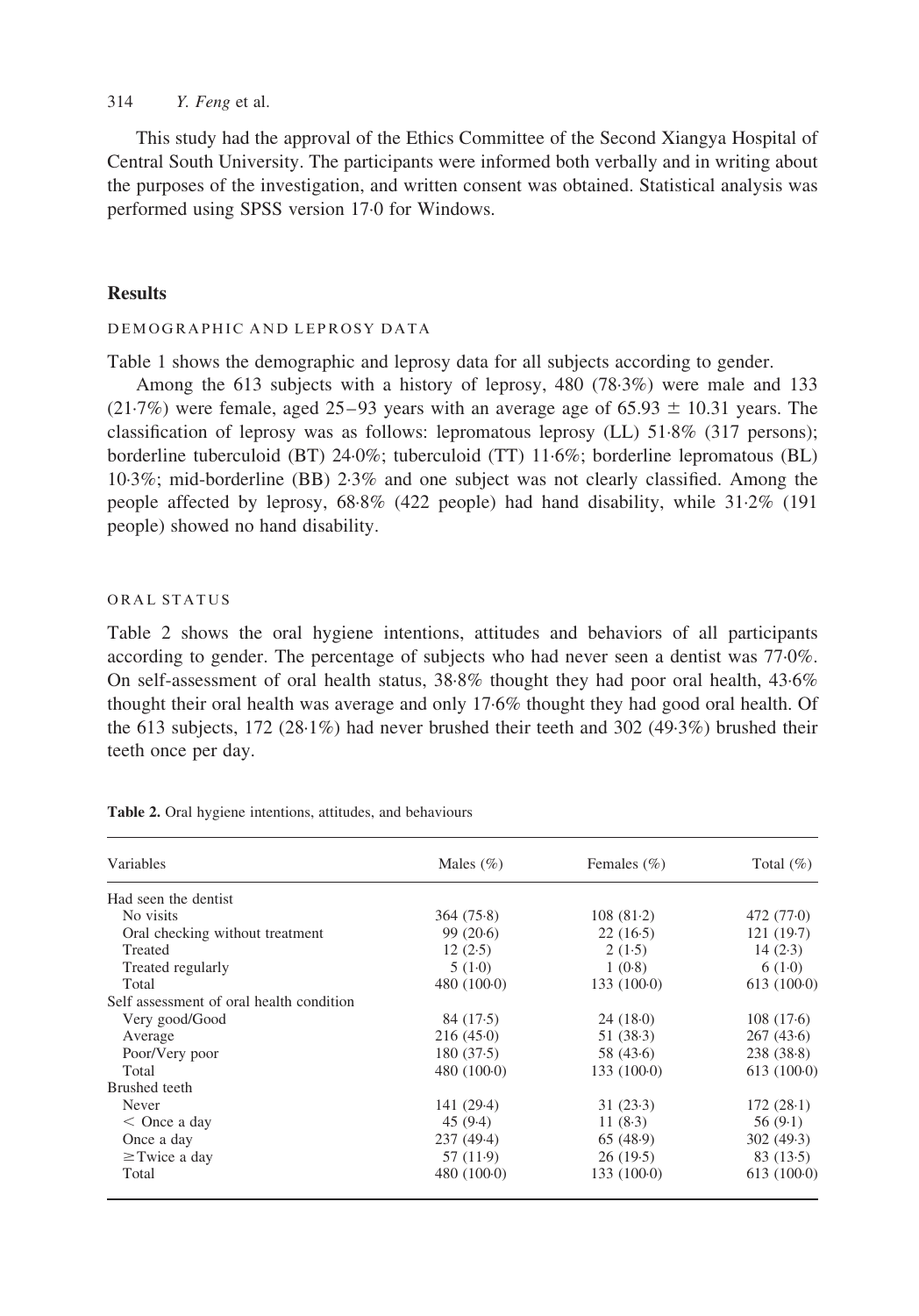| Leprosy classification    | $TT(\%)$    | $BT(\%)$    | BB $(\%)$   | BL(%)      | $LL(\%)$    | Total $(\% )$ | P value |
|---------------------------|-------------|-------------|-------------|------------|-------------|---------------|---------|
| Filling <sup>a</sup>      |             |             |             |            |             |               |         |
| N <sub>0</sub>            | 27(380)     | 56(38.1)    | 3(21.4)     | 25(39.7)   | 161(50.8)   | 272 (44.4)    | 0.015   |
| Yes                       | 44(620)     | 91(61.9)    | 11 $(78.6)$ | 38(60.3)   | 156 (49.2)  | 340(55.6)     |         |
| Total                     | $71(100-0)$ | 147 (1000)  | $14(100-0)$ | 63(100.0)  | 317(1000)   | $612(100-0)$  |         |
| Pulp care and restoration |             |             |             |            |             |               |         |
| N <sub>0</sub>            | 42(59.2)    | 99(67.3)    | $10(71-4)$  | 46(730)    | 215(67.8)   | 412(67.3)     | 0.521   |
| Yes                       | 29(40.8)    | 48 $(32.7)$ | 4(28.6)     | 17(270)    | 102(32.2)   | 200(32.7)     |         |
| Total                     | 71(1000)    | 147 (1000)  | 14 (1000)   | 63(100.0)  | 317(1000)   | $612(100-0)$  |         |
| Extraction                |             |             |             |            |             |               |         |
| N <sub>0</sub>            | 17(23.9)    | 47(320)     | 6(42.9)     | $24(38-1)$ | 83(26.2)    | 177(28.9)     | 0.160   |
| Yes                       | 54 $(76.1)$ | 100(680)    | 8(57.1)     | 39(61.9)   | 234(73.8)   | $435(71-1)$   |         |
| Total                     | 71 (100.0)  | 147 (1000)  | 14 (1000)   | 63(100.0)  | 317 (100.0) | $612(100-0)$  |         |
| Prosthetic                |             |             |             |            |             |               |         |
| N <sub>0</sub>            | 9(12.7)     | $24(16-3)$  | 3(21.4)     | 16(25.4)   | 43(13.6)    | 95(15.5)      | 0.283   |
| Yes                       | 62(87.3)    | 123(83.7)   | 11(78.6)    | 47(74.6)   | 274 (86.4)  | 517 (84.5)    |         |
| Total                     | 71(1000)    | 147 (1000)  | 14 (1000)   | 63(100.0)  | 317(1000)   | $612(100-0)$  |         |

Table 3. Distribution of dental treatment demands in subjects according to leprosy classification

 $^{a}P < 0.05$ .

## TOOTH-RELATED TREATMENT NEEDS

The study showed that 55·6% of subjects required fillings, 32·7% required pulp care and restoration, 71·1% required extraction and 84·5% required prostheses. Table 3 lists dental treatment requirements according to leprosy classification. The proportion of LL subjects who required fillings was 49·2%, which was statistically significantly lower than the other three categories ( $P < 0.05$ ).

There were statistically significant differences in requirements for pulp care and restoration, extraction and prostheses in different age groups ( $P < 0.05$ ) (Table 4).

| Age                     |                                        | $25-34$ (%) $35-44$ (%) |              | $45-54$ (%) $55-64$ (%) | $65 - 74$ (%) | $\geq$ 75 (%) | Total $(\% )$ | P value |
|-------------------------|----------------------------------------|-------------------------|--------------|-------------------------|---------------|---------------|---------------|---------|
| Filling                 |                                        |                         |              |                         |               |               |               |         |
| No                      | 4(80.0)                                | 11 $(64.7)$             | 26(49.1)     | 66 (38.4)               | 108(43.0)     | 57 (49.6)     | 272 (44.4)    | 0.080   |
| Yes                     | 1(20.0)                                | 6(35.3)                 | 27(50.9)     | 106(61.6)               | 143(570)      | 58 (50.4)     | 341(55.6)     |         |
| Total                   | $5(100-0)$                             | $17(100-0)$             | 53 (100.0)   | 172 (1000)              | 251 (100.0)   | 115 (100.0)   | $613(100-0)$  |         |
|                         | Pulp care and restoration <sup>a</sup> |                         |              |                         |               |               |               |         |
| N <sub>0</sub>          | $5(100-0)$                             | $14(82-4)$              | 44(830)      | 110(640)                | 158(62.9)     | 82(71.3)      | 413(67.4)     | 0.015   |
| Yes                     | 0(0.0)                                 | 3(17.6)                 | 9(17.0)      | 62(360)                 | 93(37.1)      | 33(28.7)      | 200(32.6)     |         |
| Total                   | $5(100-0)$                             | $17(100-0)$             | 53 (100.0)   | 172 (100.0)             | 251 (100.0)   | 115 (1000)    | 613(1000)     |         |
| Extraction <sup>a</sup> |                                        |                         |              |                         |               |               |               |         |
| N <sub>0</sub>          | 2(40.0)                                | 7(41.2)                 | 26(49.1)     | 53(30.8)                | 64(25.5)      | 25(21.7)      | 177(28.9)     | 0.005   |
| Yes                     | 3(60.0)                                | 10(58.8)                | 27(50.9)     | 119(69.2)               | 187(74.5)     | 90(78.3)      | $436(71-1)$   |         |
| Total                   | $5(100-0)$                             | $17(100-0)$             | 53 $(100-0)$ | 172 (100.0)             | $251(100-0)$  | 115 (100.0)   | 613(1000)     |         |
| Prosthetic <sup>a</sup> |                                        |                         |              |                         |               |               |               |         |
| N <sub>0</sub>          | 3(60.0)                                | 8(47.1)                 | 22(41.5)     | 31(180)                 | 24(9.6)       | 7(6.1)        | 95(15.5)      | 0.000   |
| Yes                     | 2(40.0)                                | 9(52.9)                 | 31(58.5)     | 141(820)                | 227(90.4)     | 108 (93.9)    | 518 (84.5)    |         |
| Total                   | $5(100-0)$                             | $17(100-0)$             | 53 (100.0)   | 172 (100.0)             | 251 (100.0)   | $115(100-0)$  | $613(100-0)$  |         |

Table 4. Distribution of dental treatment demands in subjects according to age group

 $^{\rm a}P < 0.05$ .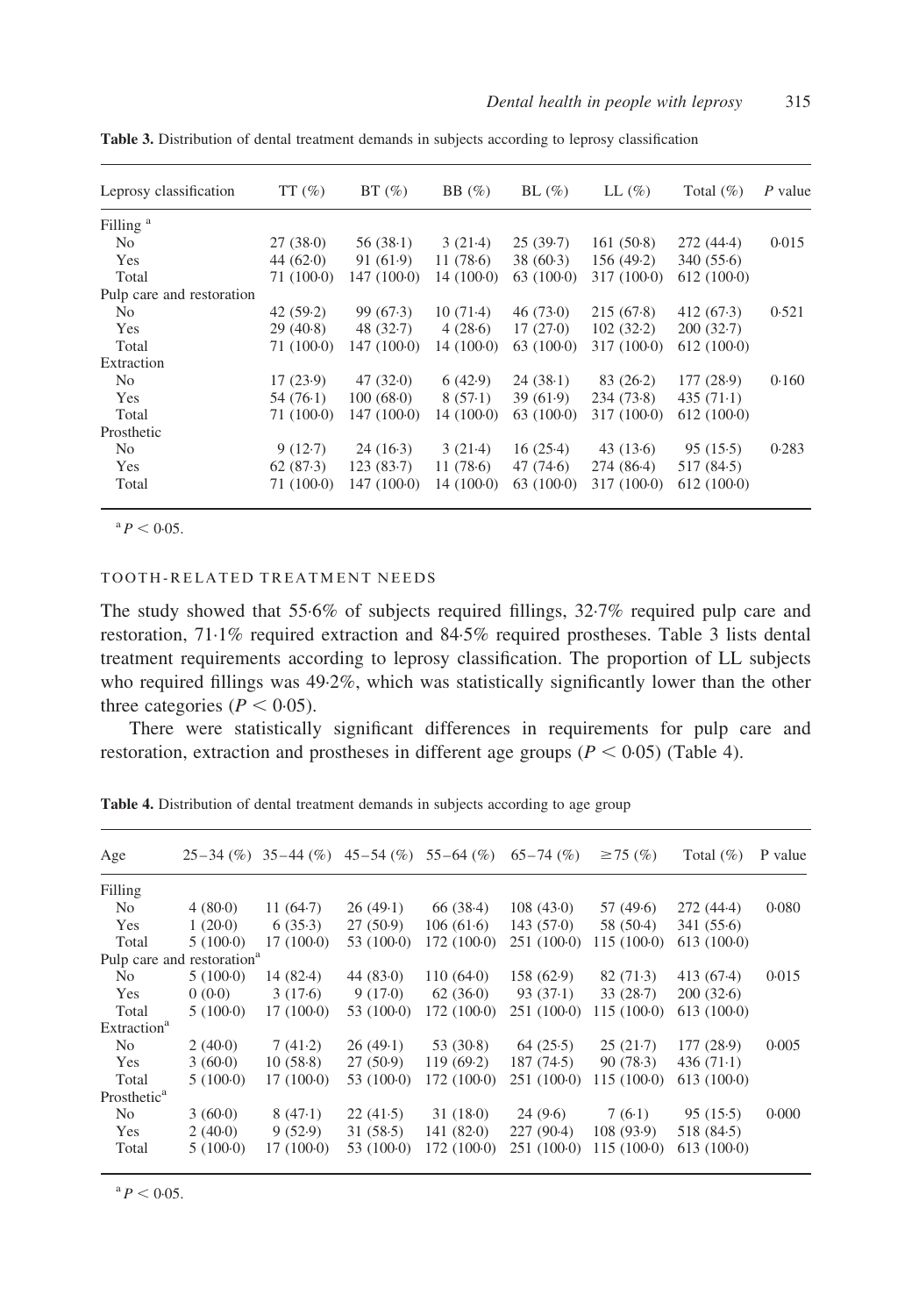| Variables                 | Without hand disability | With hand disability | Total $(\% )$ | P value |  |
|---------------------------|-------------------------|----------------------|---------------|---------|--|
| Brushed teeth             |                         |                      |               |         |  |
| Never                     | 59 (30.9)               | $113(26-8)$          | $172(28-1)$   | 0.192   |  |
| $<$ Once a day            | 13(6.8)                 | $43(10-2)$           | 56(9.1)       |         |  |
| Once a day                | 99(51.8)                | 203(48.1)            | 302(49.3)     |         |  |
| $\geq$ Twice a day        | 20(10.5)                | 63(14.9)             | 83(13.5)      |         |  |
| Total                     | $191(100-0)$            | $422(100-0)$         | $613(100-0)$  |         |  |
| Filling                   |                         |                      |               |         |  |
| N <sub>0</sub>            | 87(45.5)                | 185(43.8)            | $272(44-4)$   | 0.693   |  |
| Yes                       | 104(54.5)               | $237(56-2)$          | 341(55.6)     |         |  |
| Total                     | 191(1000)               | $422(100-0)$         | 613(1000)     |         |  |
| Pulp care and restoration |                         |                      |               |         |  |
| N <sub>0</sub>            | 139(72.8)               | 274 (64.9)           | $413(67-4)$   | 0.055   |  |
| Yes                       | 52(27.2)                | 148(35.1)            | 200(32.6)     |         |  |
| Total                     | 191(1000)               | $422(100-0)$         | 613(1000)     |         |  |
| Extraction                |                         |                      |               |         |  |
| N <sub>0</sub>            | 57(29.8)                | 120(28.4)            | 177(28.9)     | 0.722   |  |
| Yes                       | 134(70.2)               | 302(71.6)            | 436 $(71-1)$  |         |  |
| Total                     | 191(1000)               | $422(100-0)$         | 613(1000)     |         |  |
| Prosthetic                |                         |                      |               |         |  |
| N <sub>o</sub>            | 34(17.8)                | 55(13.0)             | 89(14.5)      | 0.121   |  |
| Yes                       | 157(82.2)               | 367(870)             | 524(85.5)     |         |  |
| Total                     | 191(1000)               | $422(100-0)$         | 613(1000)     |         |  |

Table 5. Distribution of brushed teeth and dental treatment demands in subjects according to hand disability status

 ${}^{a}P < 0.05$ .

Participants aged 55–64 years or 65–74 years required more pulp care and restoration (36·0% and 37·1%, respectively); only 28·7% of subjects aged 75 years or above required pulp care and restoration, but 78·3% required extraction. A relatively high proportion of subjects aged 55 years or above required prostheses, up to 93·9% in those aged 75 years or above. There were no statistically significant differences in requirements for fillings, pulp care and restoration, extraction and prostheses between people with different hand disability status ( $P > 0.05$ ) (Table 5).

## PERIODONTAL STATUS AND TREATMENT NEEDS

[Figures 1, 2 and 3](#page-6-0) show CPITN scores according to leprosy classification, age group and hand disability status. The frequency of scores of 4 showed no statistically significant difference between leprosy categories ( $P > 0.05$ ). When the participants were divided into groups based on their age, CPITN scores of 4 were statistically more common in those aged 55–64 years, 65–74 years and 75 years or above, accounting for 49·1%, 51·7% and 56·0% of subjects in those groups, respectively. Among the people affected by leprosy with no hand disability, 28·7% of them had a CPITN score of 2, 23·4% of them had a CPITN score of 3, and 47·9% had a CPITN score of 4. However, those people affected by leprosy with hand disability were more likely to have scores of 3 and 4. A statistically significant difference was observed among CPITN scores between the people affected by leprosy with and without hand disability  $(P < 0.05)$ .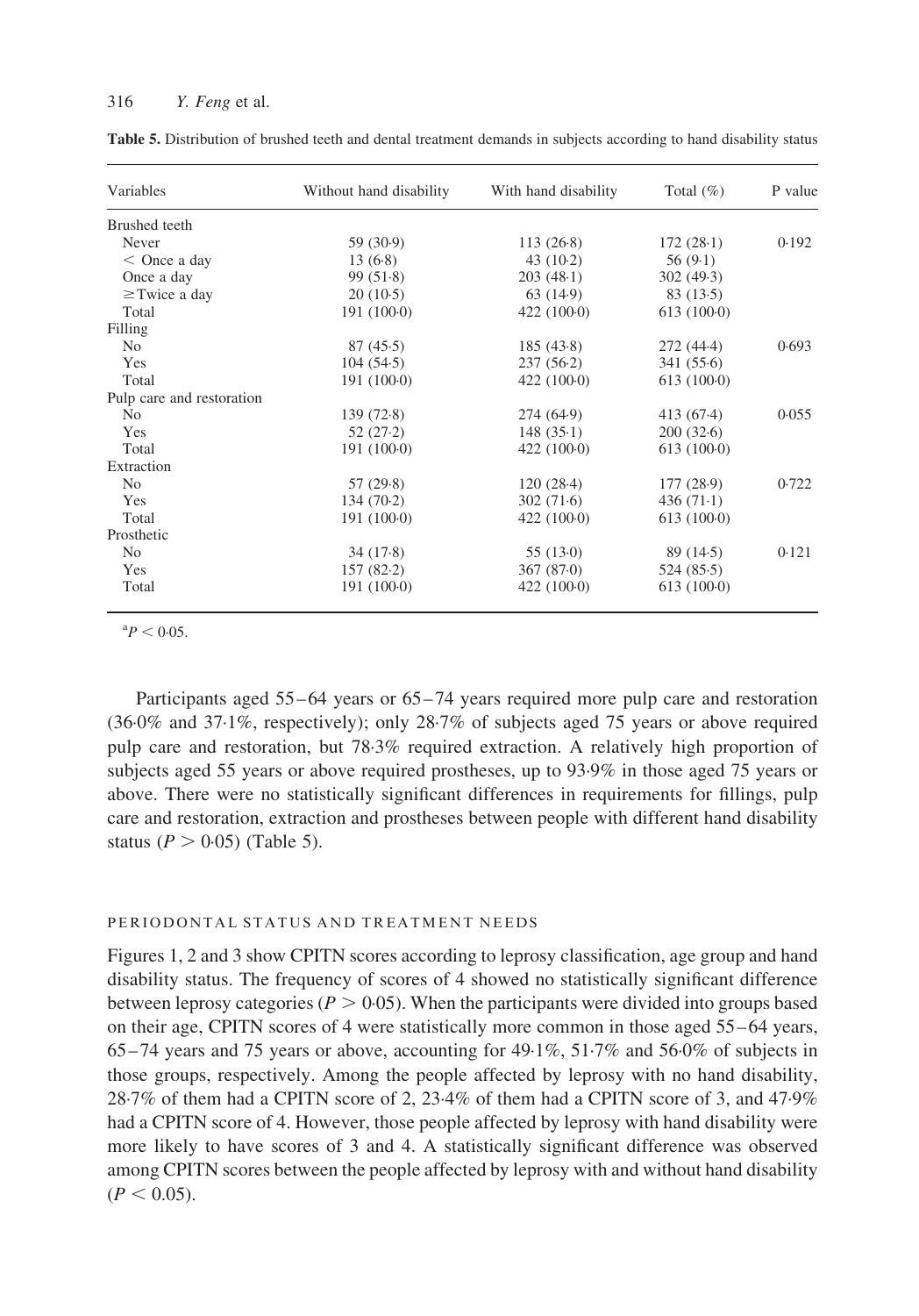<span id="page-6-0"></span>

Figure 1. Distribution of CPITN scores in subjects according to leprosy classification

## **Discussion**

The 613 subjects observed in this investigation ranged from 25 to 93 years old, with a mean age of  $65.93 \pm 10.31$  years. The majority of the people were over 64 years old. More than half of the subjects (51.8%) had had lepromatous leprosy.

In the present study, 28·1% of the subjects never brushed their teeth and 49·3% brushed their teeth only once per day, both of which contribute to poor dental health. Furthermore, most brushed their teeth incorrectly or used mouth-washing instead of tooth-brushing.



Figure 2. Distribution of CPITN scores in subjects according to age group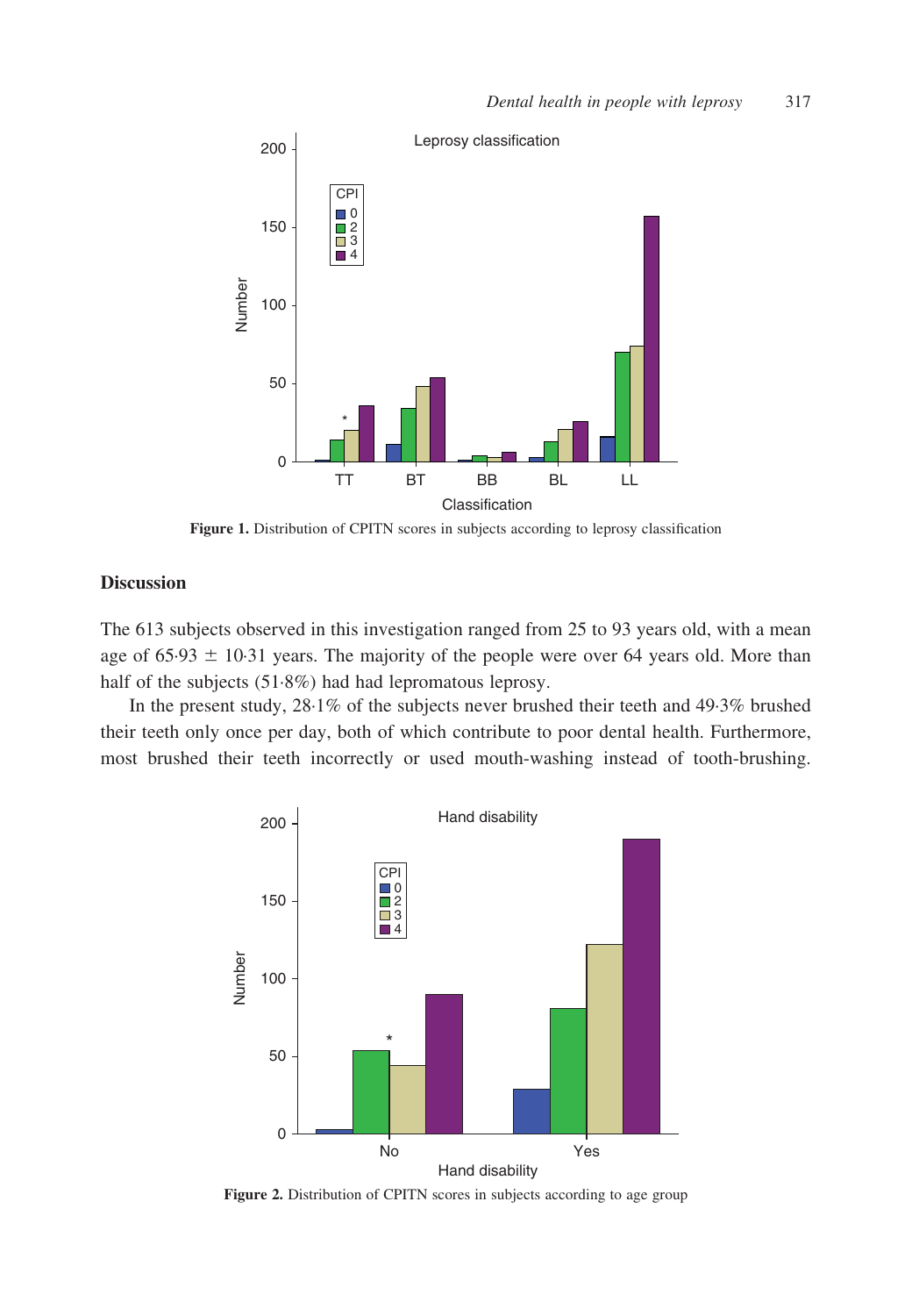

Figure 3. Distribution of CPITN scores in subjects according to hand disability status

However, this study showed that in people affected by leprosy there was no relationship between the presence of hand disability and the number of times a person brushed his teeth each day. Of the 613 subjects, 77·0% had never visited a dentist, indicating that most people with leprosy lacked self-care knowledge on dental health. This is noteworthy as there is growing evidence supporting the importance of good oral health on QOL, especially oral infection could be an exacerbating factor in leprosy reaction and dental treatment may improve the care for people affected by leprosy and help prevent disability caused by  $leprov.$ <sup>[14](#page-9-0)</sup>

There are few studies focusing on dental conditions and treatment needs of people with leprosy. The present data showed that overall dental health was very poor and the need for dental treatment high and urgent in Chinese people with leprosy: 99·8% of our subjects needed periodontal treatment; 55·6% needed fillings for dental caries; 32·7% required pulp care and restoration; and  $71.1\%$  required extraction. Only  $4.4\%$  of the participants had formal dentures, while 84·5% needed prostheses.

Periodontitis is one of the most common oral diseases. Using CPITN to assess periodontal disease, the study showed that only  $0.2\%$  of subjects had healthy periodontal tissues (score 0), 23·2% had calculus (score 2), pocket depth was 4–5 mm in 28·6% (score 3) and 48·0% had pocket depth 6mm or more (score 4). This indicated that the periodontal health of people with leprosy in China is poor, and that most participants had a moderate or high degree of periodontal pocketing, requiring systematic periodontal treatment. This result is similar to the data obtained in the Spanish survey reported by Nunez-Mart et al. who investigated the dental and periodontal status of the anterior maxilla in 76 subjects with leprosy.<sup>[15](#page-9-0)</sup> They found that a large proportion had missing maxillary incisors and canines and the average periodontal attachment loss was  $4.18 \pm 1.3$ , all greater than controls. They also reported that there were no significant differences in the oral indices between subjects with the different forms of leprosy. Although the present study also found there were no significant differences in requirements for pulp care and restoration, extraction and prostheses and CPITN, the need of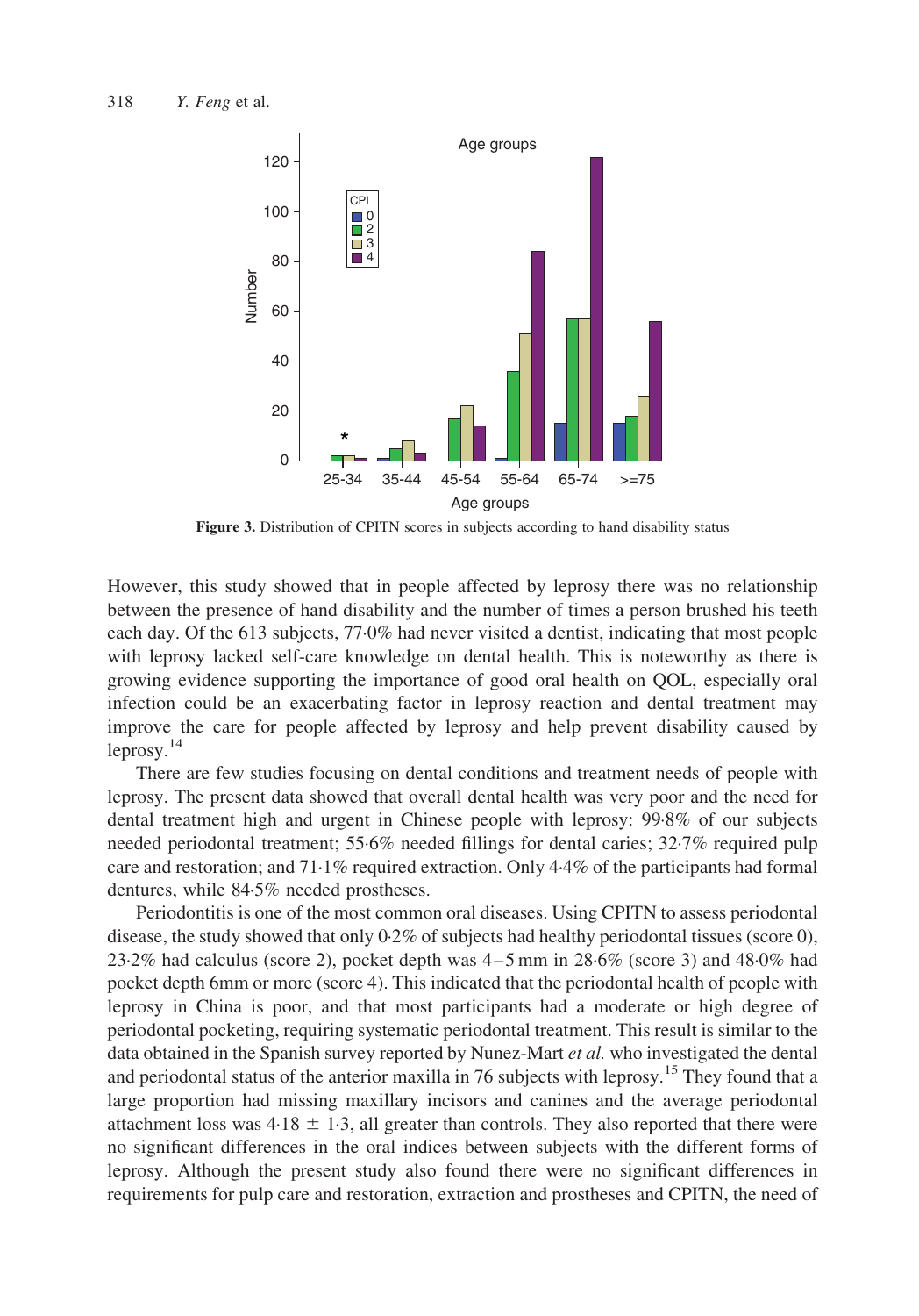LL subjects for fillings was higher than that in the other three leprosy categories. This difference may reflect the sample size and the fact that a majority of participants in this study were LL cases.

The present study showed that the dental condition and treatment needs of people affected by leprosy had a relationship to age: there was tendency for the percentage of healthy individuals to fall with age, as found in Denmark,<sup>[16](#page-9-0)</sup> and for the need for extraction or prostheses to significantly increase with age, with the highest demand in subjects aged 75 years and above. However, because the number of teeth decreased with age, the need for fillings, and pulp care and restoration was less in this group.

In this survey, we found that the people affected by leprosy with hand disability had a relatively high proportion of score 3 or 4 of CPITN scores, illustrating that their periodontal status were worse than those people with no hand disability. One might expect the people affected by leprosy with hand disability, being unable to undertake effective dental self-care, would have bad dental hygiene, which leads to a bad periodontal status. However, when comparing the dental condition and treatment need in leprosy-affected people with or without hand disability, we found that there were no significant differences.

There were several limitations to this study: in particular we were unable to compare the general population (preferably in same region) or other physically disabled people in China with people affected by leprosy, and we had observations at only one time point. However basic dental health cross-sectional surveys can provide a sound basis for estimation of the present oral health status of a population and its future needs for oral health care. They can produce reliable baseline data for development of national or regional oral health programmes and for planning for appropriate numbers and types of personnel for oral care.<sup>[12](#page-9-0)</sup> Furthermore, our findings could be compared with observations on general or disabled populations in other published studies.<sup>[17,18](#page-10-0)</sup> A study of oral health service needs of the general public in China using stratified sampling method recruited 1558 people from six Counties with different economic levels and found that 35·37% of general public did not need dental treatment.<sup>[17](#page-10-0)</sup> Guangwen *et al.*<sup>[18](#page-10-0)</sup> reported that among 531 disabled people in China, 17·3% did not need any oral health care, but that 79·9% of people needed regular oral care. The present data showed a higher percentage of people with leprosy needing dental treatment than both general and disabled Chinese people, as noted in the literature, thus indicating that people with leprosy might lack facilities for prevention and treatment of dental disease. This was different to the result reported by Souza et  $al$ <sup>[19](#page-10-0)</sup> who reported that oral and dental conditions in people affected by leprosy are similar to the normal Brazilian population. This difference may be due to the different sample, in Souza's investigation they focused on the newly diagnosed leprosy patients, whereas our subjects had had leprosy long ago.

Leprosy is a social disease that continues to deprive afflicted individuals of the opportunity of education, work, and so on. Chen and colleagues reported that the illiteracy rate of people with leprosy in China was 56.9%.<sup>[20](#page-10-0)</sup> Although the Chinese government has provided much financial support to eliminate leprosy, the people affected by leprosy in China still mainly live in leprosy villages with no economic resources, relying mainly on the government subsidies, and have a poor quality of life, suffering a lot from social stigma, discrimination and low self-esteem. The stigma attached to leprosy is stronger than that attached to other stigmatised diseases. Even the health workers lack knowledge about the cause of leprosy, furthering unreasonable negative attitudes.<sup>[7](#page-9-0)</sup> Both society and government have, to some extent, been ignoring the oral health of people with leprosy, with failure to provide education and services. There are almost no oral health services in leprosy villages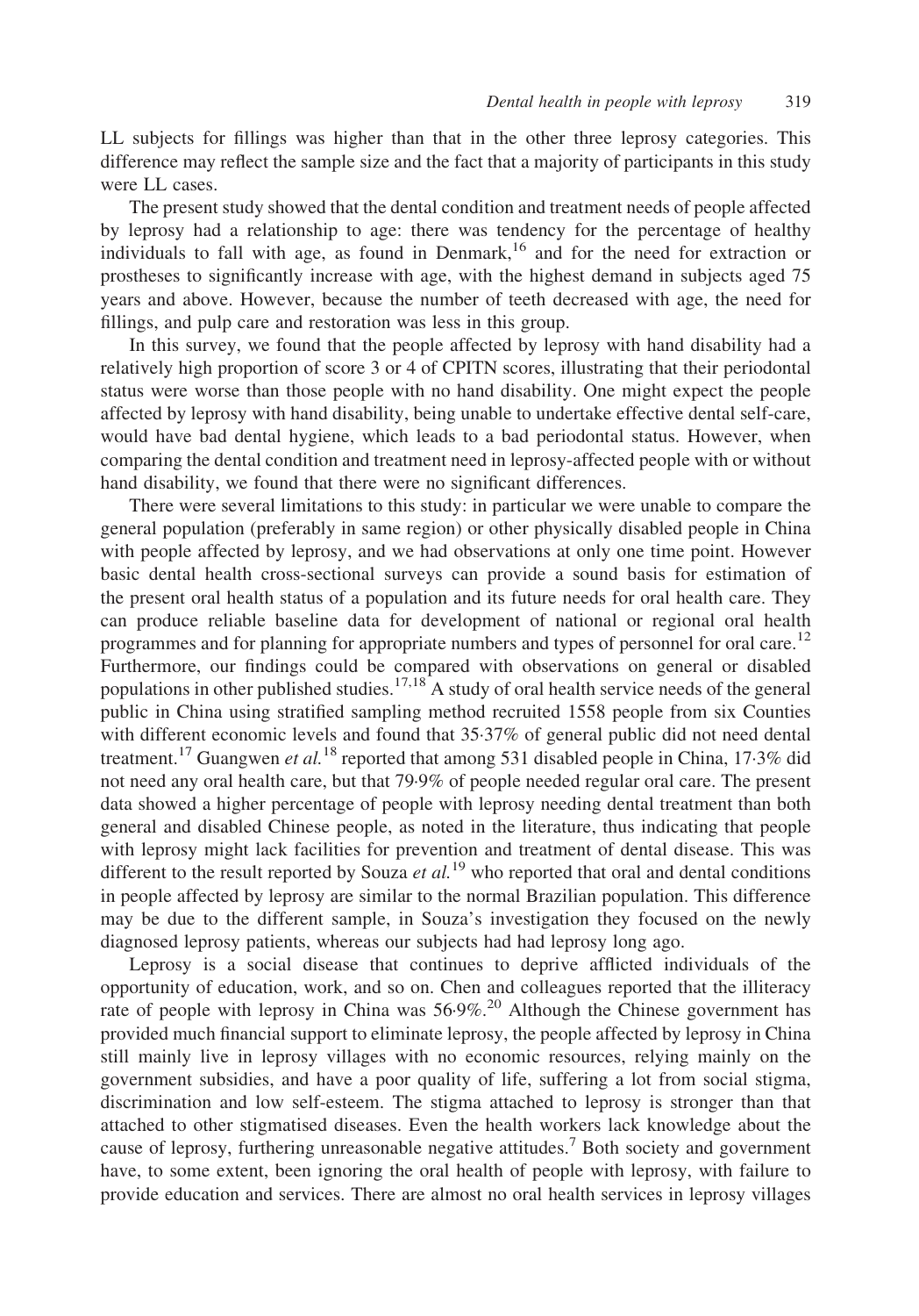<span id="page-9-0"></span>and low priority is given to oral health services in the public resources allocation. Moreover, traditional treatment of oral disease is extremely costly. Therefore, in leprosy villages, oral services are not easily accessible and affordable by the community. These may be the reasons underlying the bad condition and high treatment needs of people with leprosy. Alternatively in this socio-cultural context, it might be attributed to a low level of importance of oral diseases as perceived by subjects for whom the prevailing levels of stigma, poverty, social crisis and weak health systems are much more severe problems.

In conclusion, a substantial proportion of people with leprosy lacked knowledge of self-care and especially self-awareness in relation to dental conditions. Normative treatment needs of people affected by leprosy were very high. It is urgent to improve oral health education and oral health care for these people. Considering that many people with leprosy live in leprosy villages, which have gradually changed from the resettlement of people affected by leprosy to rehabilitation centres, oral health education and services could conveniently be integrated into already existing leprosy rehabilitation programmes.

## Acknowledgements

This study was supported by a grant from the HSR project (Project No. 02-2010-09-15-01).

## **References**

- 
- <sup>1</sup> Declercq E. Leprosy figures: no time for self-complacency. *Lepr Rev*, 2012; **83**: 3–5.<br><sup>2</sup> Rodrigues LC, Lockwood DNJ. Leprosy now: epidemiology, progress, challenges, and research gaps. *Lancet Infect Dis.* 2011:
- <sup>3</sup> Suzuki K, Akama T, Kawashima A et al. Current status of leprosy: Epidemiology, basic science and clinical
- perspectives. J Dermatol, 2012; 39: 121–129.<br>4 WHO. Enhanced Global Strategy for Further Reducing the Disease Burden due to Leprosy (Plan Period: 2011-
- <sup>5</sup> Durrheim DN, Speare R. Global leprosy elimination: time to change more than the elimination target date.<br>*5 Durrheim DN, Speare R. Global leprosy elimination: time to change more than the elimination target date.<br><i>5 Ep*
- $\sigma$  Tsutsumia A, Izutsub T, Islamc AM *et al.* The quality of life, mental health, and perceived stigma of leprosy
- patients in Bangladesh. Soc Sci & Med, 2007; 64: 2443–2453.<br><sup>7</sup> An J-G, Ma J-H, Xiao S-X et al. Quality of life in patients with lepromatous leprosy in China. *J Eur Acad Dermatol Venereol*, 2010; **24**: 827–832.
- Petersen PE. The world oral health report 2003: continuous improvement of oral health in the 21st century—the<br>approach of the WHO Global Oral Health Programme. *Community Dent Oral Epidemiol*, 2003; 31(suppl): 3–24.
- <sup>9</sup> Biazevic M G H, Rissotto R R, Edgard MC et al. Relationship between oral health and its impact on quality of life
- among adolescents. Braz Oral Res, 2008; 22: 36–42.<br><sup>10</sup> Yifu Tu, Weiping Qiu, Junluan Chen. Oral and maxillofacial damages for people afected by leprosy. China J Lepr<br>Skin Dis, 1990; 6: 1–7.
- <sup>11</sup> Weiping Qiu. Oral diseases should be included in leprosy control programs. *China J Lepr Skin Dis*, 1995; 11:<br>90–91.
- 
- <sup>12</sup> WHO: Oral Health surveys. Basic methods [M] 4th: Edition, Geneva, 1997.<br><sup>13</sup> WHO Collaborating Centre for Community Oral Health Programmes and Research. *Basic questionnaire for*<br>*interviewing children*. University o
- <sup>14</sup> Motta ACF, Furini R B, Simao JCL *et al.* Could leprosy reaction episodes be exacerbated by oral infections? Rev Soc Bras Med Trop. 2011; **44:** 633–635.
- <sup>15</sup> Nunez-Mart JM, Bagan JV, Scully C *et al.* Leprosy: dental and periodontal status of the anterior maxilla in 76 patients. *Oral Dis.* 2004: **10**: 19–21.
- $16$  Petersen PE, Kjoller M, Christensen LB *et al.* Changing dentate status of adults, use of dental services, and achievement of national dental health goals in Denmark by the year 2000. J Public Health Dent, 2004; 64: 127–135.